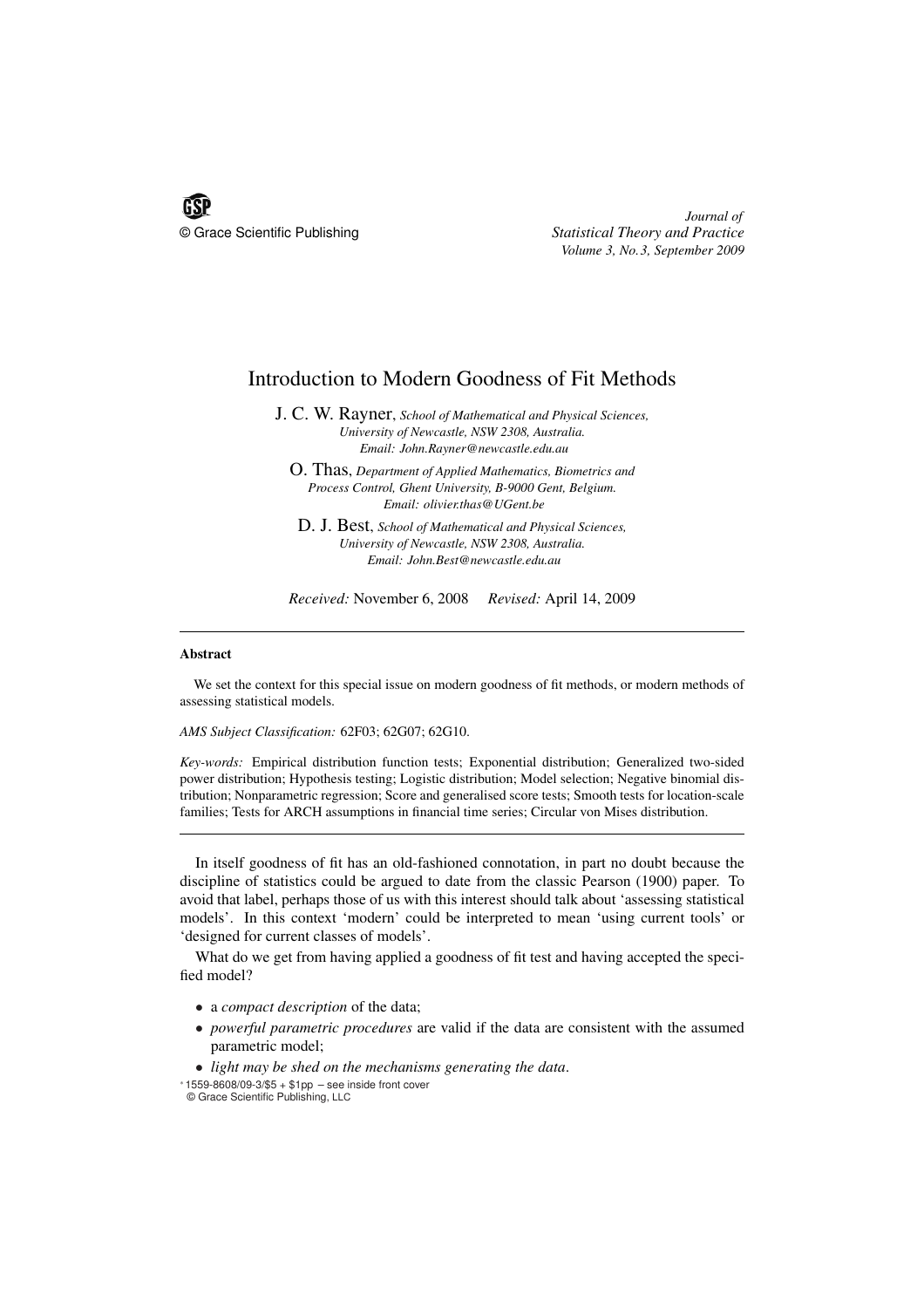538 *J.C.W. Rayner, O. Thas & D.J. Best*

See Rayner and Best (1989, p.4) and Rayner, Thas and Best (2009, Section 1.1). What if the specified model is rejected? An informative goodness of fit procedure should provide suggestions as to how the specified model could be altered so that an improved model, i.e. a parsimonious model that described the data better, can be put forward. Do we find these characteristics in the old and the current goodness of fit methods?

Some aspects of the articles that are the foundation of goodness of fit are obviously and necessarily dated, but some are decidedly modern. The notion of a *p*-value is inherent in Pearson (1900). The test statistic of Neyman (1937) has components that are asymptotically independent and standard normal, assessing moment differences between the data and the hypothesised model. These components can therefore be used for exploratory data analysis or as tests of fit in their own right. Moreover, the components still turn up in decompositions of test statistics, not only in 'old' statistics like Anderson-Darling, but also in some of the more recent statistics. This occurs, for example, with statistics based on the empirical characteristic function (ECF) and the Wasserstein distance. See Gürtler and Henze (2000) and Meintanis (2004), among others.

In the early days goodness of fit only referred to the one-sample problem, which is concerned with testing that a sample comes from a hypothesised distribution. Nowadays the assessment of the quality of the fit of any parametric or semiparametric model falls under its umbrella. Sometimes the term 'lack-of-fit' is used instead.

There are several approaches that have emerged over time, but have reached what might be called maturity during the past two decades. D'Agostino and Stephens (1986) discussed the following types of tests for the one-sample problem:

- $X^2$  type tests
- tests based on the empirical distribution function
- regression and correlation methods
- transformation methods

Rayner and Best (1989) and Rayner, Thas and Best (2009) focus on smooth tests for the one-sample problem. The order of the smooth test to apply is an issue, and this has received considerable attention in the development of the data dependent approach. See, for example, Ledwina (1994) and Claeskens and Hjort (2004). The use of components and the data-driven selection of the order has also been studied in the context of the assessment of the quality of the fit of regression models; see Hart (1997) for an overview. Another issue is whether or not the components are diagnostic. See Henze and Klar (1996). Other recent work, for example by Henze and Meintanis (2002), proposes a general approach for constructing tests of fit based on the empirical Laplace transform.

The Rayner, Thas and Best preference is to first apply what we call an omnibus test (for example, a smooth test of order two, or four, or perhaps the Anderson-Darling test) and then scrutinise the data by using components in an EDA manner. Our recent research focuses on better tools: using generalised score tests, to construct generalised smooth tests to assess consistency of the data with virtually any model. Enough moments need to be finite so as to be able to construct the orthonormal polynomials needed to in turn construct interpretable components that are asymptotically independent and asymptotically standard normal and whose sums of squares are excellent test statistics in their own right. This approach also fits into a semiparametric view on goodness of fit testing.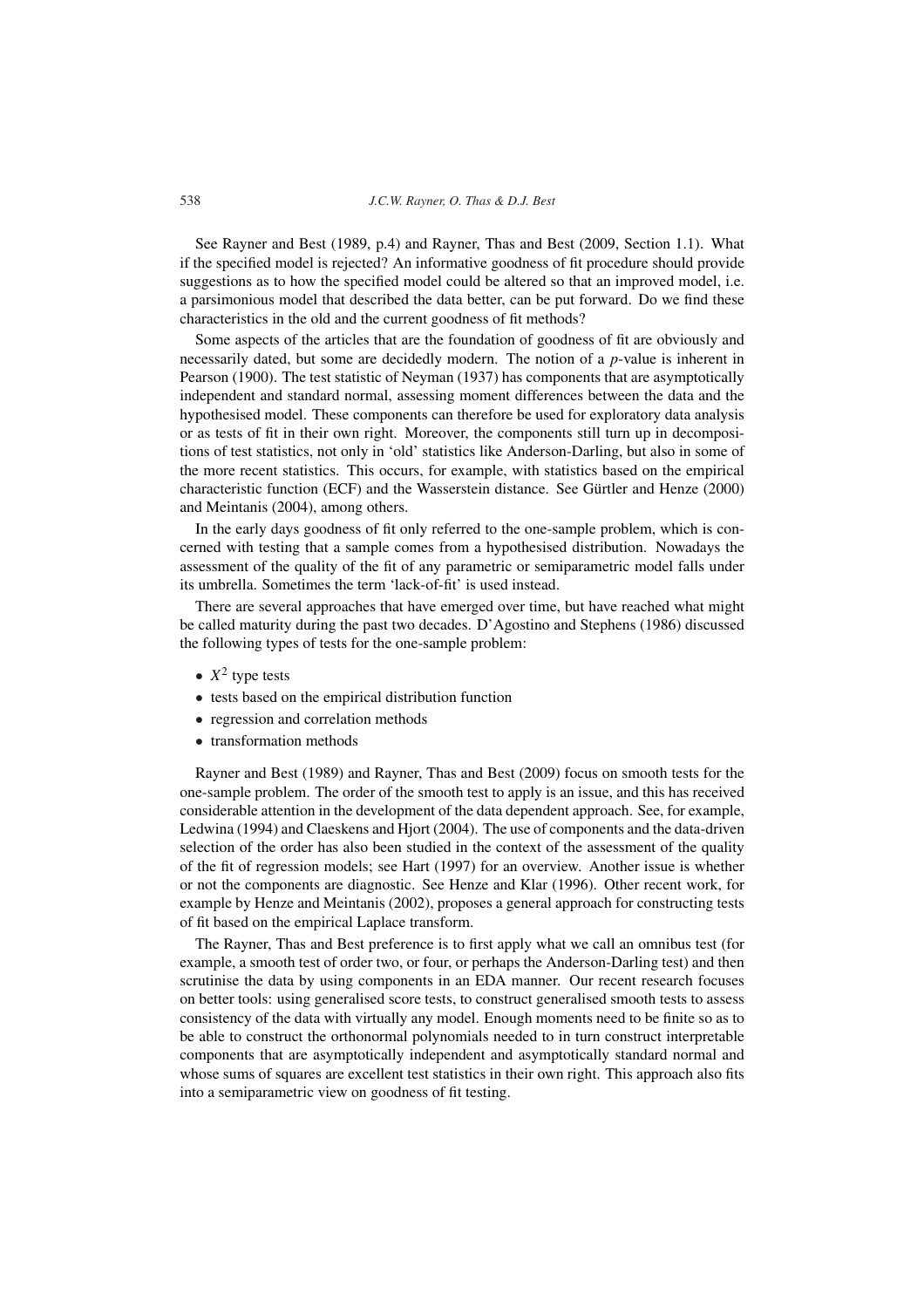We, the editors of this special edition, have recently investigated testing for distributions with current applications: the ZIP, logistic, Laplace and extreme-value. Current and future interest is on constructing improved models: for example, when components are significant to adjust the hypothesized model and ultimately select a model using modern model selection techniques crafted to our approach. This approach balances on the edge between hypothesis testing and density estimation.

Thus in our goodness of fit research our aims are thus at least three-fold.

- To build parsimonious valid models (cf *compact description*).
- To facilitate inference that is based on valid improved models that is more powerful than the standard parametric and nonparametric options (cf *powerful parametric procedures*).
- To achieve improved understanding of the model (cf *mechanisms generating the data*).

The discipline of goodness of fit is undeniably about building and understanding better models, or, as Michael Stephens puts it in the interview taken from him and published in this issue: "A practical statistician knows that the model is only an approximation, and wants to feel that he or she may safely use the model without dangerous errors; if the sample is very large and the test rejects, the model might still be good enough for practical use." Stephens has suggested the term 'good-enoughness-of-fit'. The application of goodness of fit techniques to current questions of significance is what makes them modern and essential.

We believe the contributors to this special edition have reflected this vision and we now give a brief summary of special issue papers.

- Lockhart, O'Reilly and Stephens revisit tests for the circular von Mises distribution. However, the focus of the paper is on the approximation of exact conditional *p*-values. They find that these *p*-values come very close to those obtained with the parametric bootstrap.
- Best, Rayner and Thas compare, predominantly from the perspective of smooth tests, new and existing tests of fit for the negative binomial distribution.
- A modification of the Greenwood statistic based on higher order spacings is used by Gulati and Shapiro to test for the logistic distribution.
- Meintanis and Iliopoulos construct a test for the generalized two-sided power distribution using the empirical moment process.
- In a commonly used nonparametric regression model Dette and Wieczorek give a new test for the hypothesis of a constant coefficient of variation. This test can also be used to construct tests for ARCH assumptions in financial time series.
- Isotones are used by Ketterer, Klar and Henze to construct tests of univariate and bivariate normality against skew-normal distributions.
- Michael Stephens shows how to approximate the asymptotic power of certain tests based on the empirical distribution function. This is demonstrated by calculating the approximate asymptotic power of the Anderson-Darling, Cramer-von Mises and Wat- ´ son tests when testing for exponentiality against Weibull and gamma alternatives.
- Janic, Ledwina and Kopernika consider data-driven smooth tests for location-scale families. Their presentation permits quite general estimation schemes, including method of moments.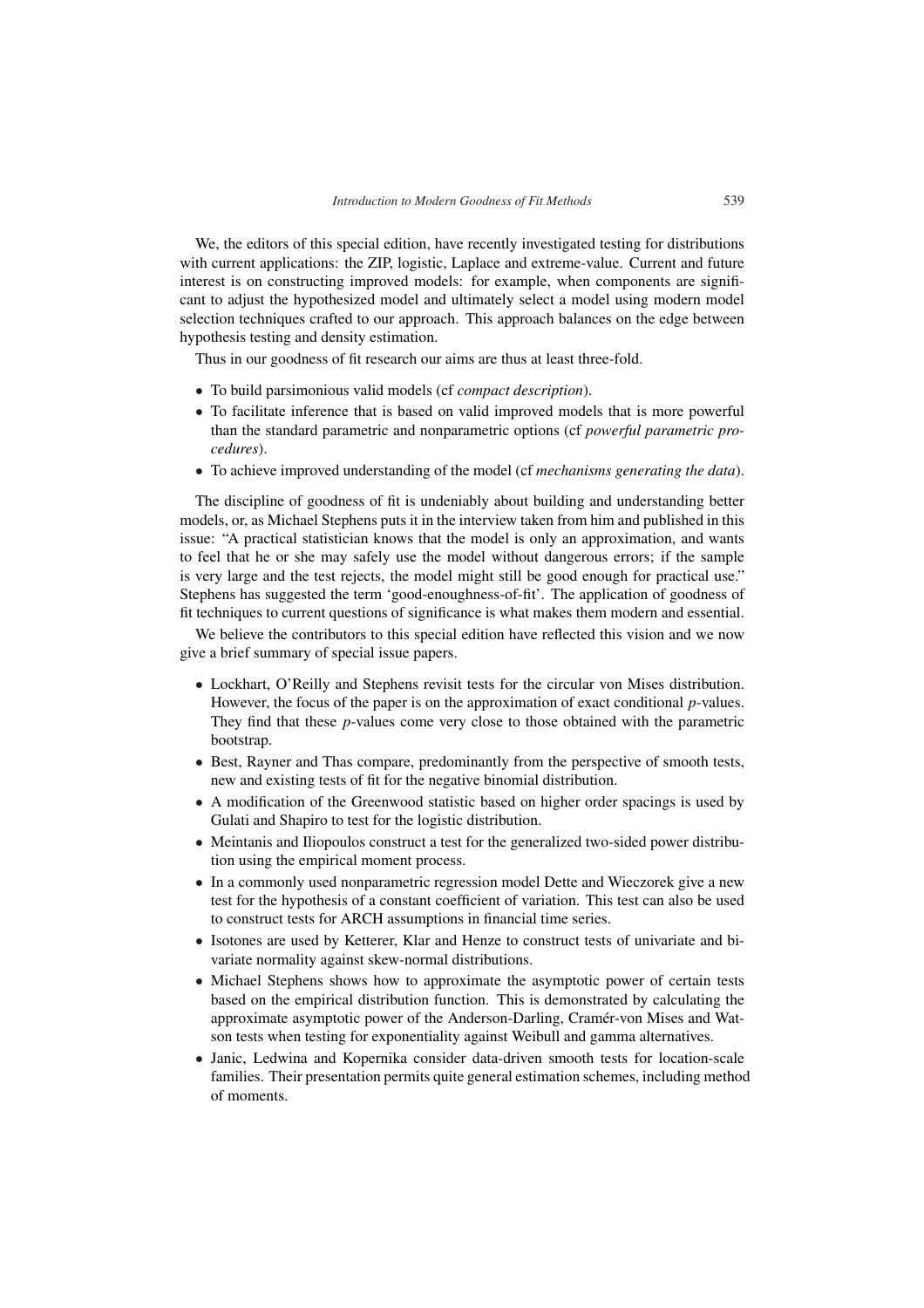540 *J.C.W. Rayner, O. Thas & D.J. Best*



The editors; from left to right: D.J. Best, O. Thas and J.C.W. Rayner. This picture was taken in the office of John Rayner during Olivier's visit in April 2009.

- Rayner, Best and Thas show that the smooth tests of fit are based on sums of squares of components that are asymptotically independent and standard normal and moreover that are readily interpretable if and only if method of moments and maximum likelihood estimation coincide - essentially if testing is for a distribution from an exponential family. If that is not the case then generalized score tests can be used to construct generalized smooth tests that have convenient components.
- Hart tests the null hypothesis that all of a function's Fourier coefficients are zero using a Laplace approximation to the posterior probability of the null hypothesis. One application is to lack of fit tests in a regression context. The test statistics are weighted sums of exponentiated squared Fourier coefficients. This test can be very powerful against high frequency alternatives.
- Thas, Rayner, Best and De Boeck discuss how to construct a data-driven smooth model and incidentally reexamines the diagnostic properties of smooth tests of goodness of fit. While emphasizing the relation between hypothesis testing and density estimation, they propose a weighted mean integrated squared error (MISE) as an order selection rule for the data-driven smooth test.
- Carolan and Rayner consider inference on means after a goodness of fit test has been applied, and the hypothesised model rejected. The 'usual' parametric analysis is no longer valid, but using the model inherent in the smooth model, even more powerful analysis is possible.
- Finally Michael Stephens is interviewed by Richard Lockhart and John Spinelli.

The editors would like to thank the contributors for submitting their quality articles to this special edition, and for their patience throughout the reviewing process. We would also like to thank Editor-in-Chief of the *Journal of Statistical Theory and Practice*, Dr. Sat Gupta of the University of North Carolina at Greensboro for commissioning this issue and seeing it through to completion.